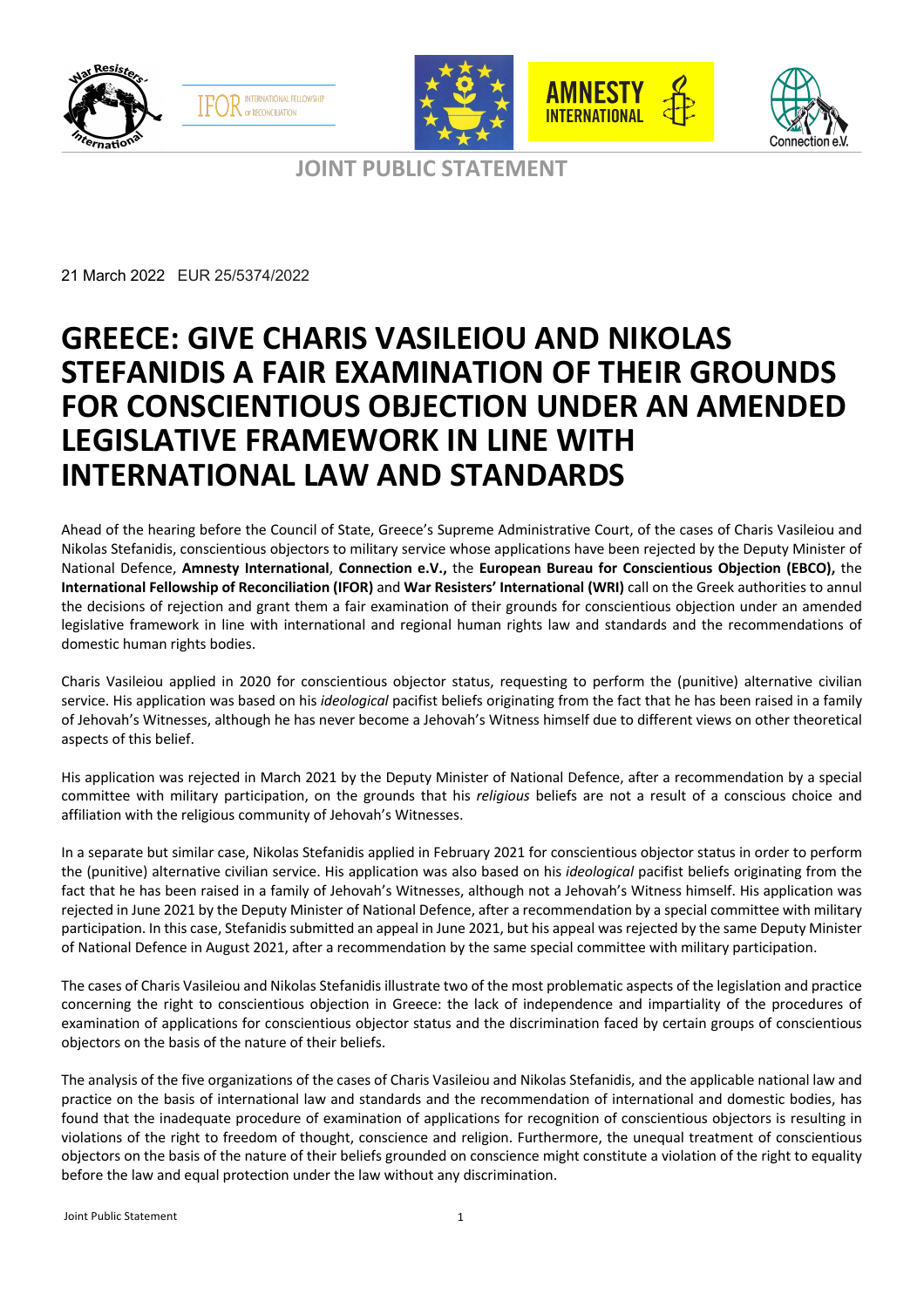# **A. LEGISLATION AND PRACTICE IN GREECE**

The final decision on applications for granting conscientious objector status is taken exclusively by one person, the (Deputy) Minister of National Defence,<sup>1</sup> after a non-binding<sup>2</sup> recommendation of a five-member Special Committee consisting of a military officer, three university professors and one member of the State's Legal Council acting as president. The members of the Committee are appointed by a Joint Decision of the Minister of National Defence, along with the Minister of Economy and Finance and the Minister of Education.3

In practice, the Committee does not summon baptised Jehovah's Witnesses having a certificate from their church, who are automatically granted conscientious objector status. This approach is the best practice according to OHCHR,<sup>4</sup> the Human Rights Council<sup>5</sup> and the only appropriate practice according to the European Parliament.<sup>6</sup> However, the Committee does not apply this to all conscientious objectors and summons those citing other religious grounds or ideological (non-religious) grounds for their conscientious objection. This differentiation has been considered by the Greek Ombudsman as "a standard practice of unequal treatment".7

According to official figures from 2020 to March 2022 recently obtained by Amnesty International Greece, while the percentage of recognition of conscientious objectors on religious grounds is almost 97%, the percentage of recognition of conscientious objectors on ideological grounds is only 27%.<sup>8</sup> The considerable difference between the grounds to grant contentious objector status raise concerns over the state's duty not to discriminate between conscientious objectors on the basis of the nature of their particular beliefs.

While a person whose application has been rejected has a right to appeal to the (Deputy) Minister of National Defence to change the decision, in practice, the appeal is examined by the same Committee, which recommends again to the Minister. Another possibility for appeal is to the Council of State, that is the Supreme Administrative Court.

# **B. PROCEDURES AND COMPOSITION OF THE BODY RESPONSIBLE FOR ASSESSING THE APPLICATIONS**

## International standards and recommendations of international bodies:

• The **Parliamentary Assembly of the Council of Europe**, has set specific basic principles as for the procedure: Where the decision regarding the recognition of the right of conscientious objection is taken in the first instance by an administrative authority, the decision-taking body shall be entirely separate from the military authorities and its composition shall guarantee maximum independence and impartiality; the decision shall be subject to control by at least one other administrative body, composed likewise in the manner prescribed above, and subsequently to the control of at least one independent judicial body; it should be ensured that objections and judicial appeals have the effect of suspending the armed service call-up order until the decision regarding the claim has been rendered; applicants should be granted a hearing and should also be entitled to be represented and to call relevant witnesses.<sup>9</sup>

https://www.synigoros.gr/resources/docs/10-diakriseis.pdf

<sup>1</sup> Law 3421/2005, Article 62 para.1

<sup>2</sup> According to the decision of the Minister of National Defence No Φ.420/79/81978/Σ.300 (Government's Gazette B 1854/2005), Article 3, paragraph 6, the Special Committee gives not only the opinion but also a draft of a ministerial decision, but if the Minister of Defense disagrees with the content of this draft, another one is prepared according to his/her orders.

<sup>3</sup> Law 3421/2005, article 62 para. 2 as amended by Article 23 of Law 4609/2019.

<sup>4</sup> OHCHR, Conscientious objection to military service, Analytical report of the Office of the United Nations High Commissioner for Human Rights, (A/HRC/35/4), 1 May 2017, para. 34. Available at: http://undocs.org/A/HRC/35/4

See also A/HRC/23/22, para. 48 and E/CN.4/2006/51, para. 36.

<sup>5</sup> UN Human Rights Council, Resolution 24/17 (A/HRC/RES/24/17), 8 October 2013, para. 7. Available at http://undocs.org/A/HRC/RES/24/17

<sup>6</sup> European Parliament, Resolution on conscientious objection and alternative service, (Α3-15/89), [known as Schmidbauer Resolution], 13 October 1989, as published in the Official Journal of the European Communities C291, 20 November 1989, para. Α (page 123) and para. 4 (page 124)

See also European Parliament, Resolution on conscientious objection, (1-546/82), [known as Macciocchi Resolution], 7 February 1983, as published in the Official Journal of the European Communities C 68, 14 March 1983, para. 3 (page 15).

<sup>7</sup> Ombudsman, Special Report 2013, "Combating discrimination", p. 110. Available in Greek at:

<sup>8</sup> Response of the Hellenic National Defence General Staff, dated 9 March 2022. According to the official figures, since 2020 out of a total of 292 petitions on religious grounds, 282 were approved and 10 rejected; out of 22 petitions on ideological grounds only 6 were approved and 16 rejected. It is not clear whether cases similar to those of Vasileiou and Stefanidis are included in the data of petitions on ideological grounds, as they supposed to be, or the religious ones. If the latter is the case, then the real percentage of petitions on ideological grounds could be even lower.

<sup>9</sup> Council of Europe, Parliamentary Assembly, Resolution 337 (1967), Right of conscientious objection, paras. b2, b3, b4 and b5.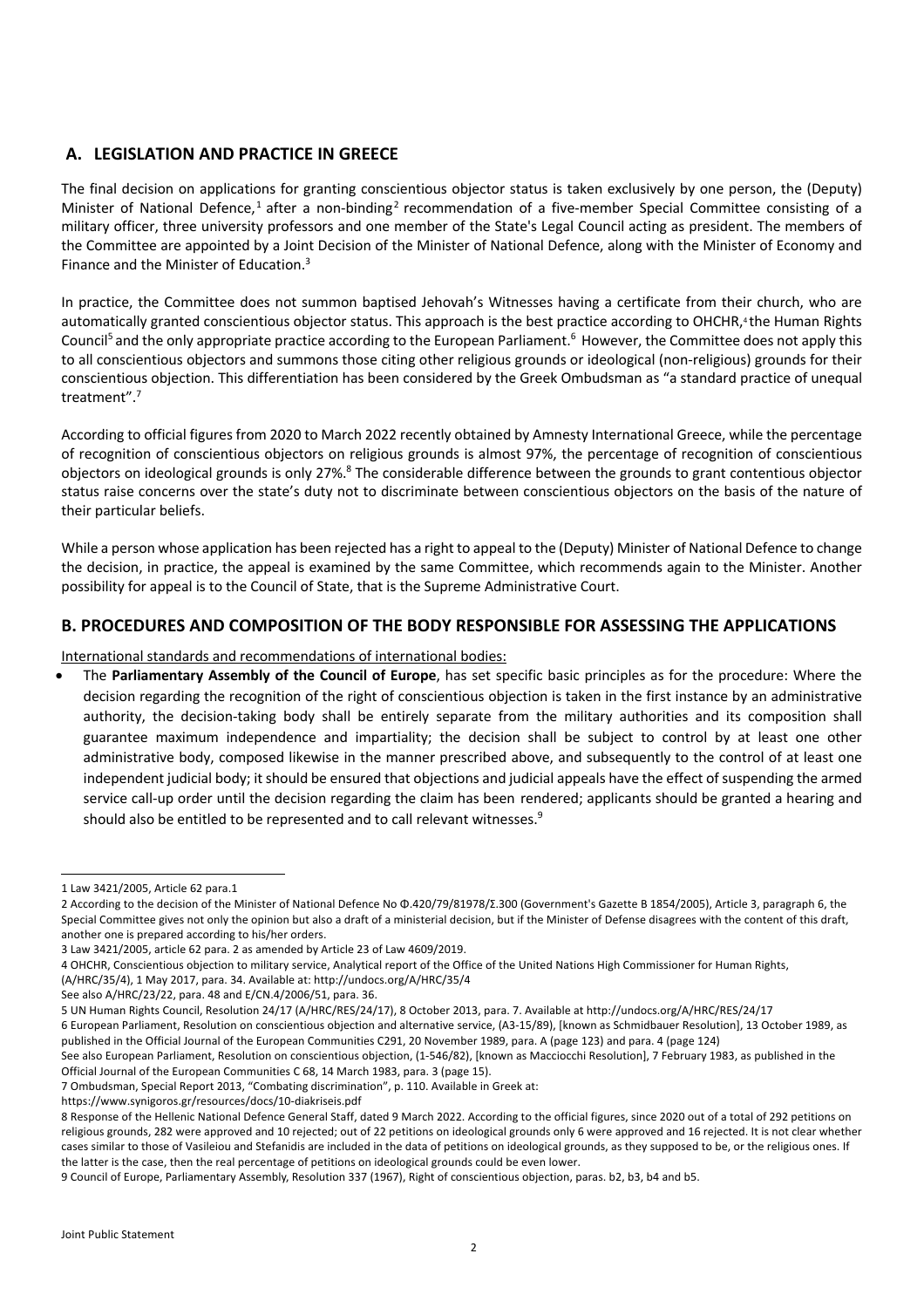- The then **UN Special Rapporteur on religious intolerance**, since many years had set the relevant standards: "The decision concerning their status should be made, when possible, by an impartial tribunal set up for that purpose or by a regular civilian court, with the application of all the legal safeguards provided for in international human rights instruments. There should always be a right to appeal to an independent, civilian judicial body. The decision-making body should be entirely separate from the military authorities and the conscientious objector should be granted a hearing, and be entitled to legal representation and to call relevant witnesses."10 The same standards continue to be cited by the **UN Special Rapporteur on**  freedom of religion or belief as named now<sup>11</sup> and the Office of the United Nations High Commissioner for Human Rights (**OHCHR)**. 12
- The **OHCHR** has determined that "Independent and impartial decision-making bodies should determine whether a conscientious objection to military service is genuinely held in a specific case. Such bodies should be placed under the full control of civilian authorities".13 In the same report, the **OHCHR** has set up several minimum criteria so that application procedures are in line with international human rights norms and standards.14 The **OHCHR** has also cited acceptance of applications without inquiry as a best practice. $15$
- Already since 1998, the then **UN Commission on Human Rights** has welcomed the fact that some States accept claims of conscientious objection as valid without inquiry.16 The same has been repeated by its successor, the **UN Human Rights Council**. 17
- The **European Parliament** has repeatedly pointed out that "no court or commission can penetrate the conscience of an individual" and has favoured the position that a declaration setting out the grounds should suffice for somebody to be recognized as a conscientious objector.18

### Recommendations of international and Greek bodies specifically to Greece

Greece has received numerous recommendations, even after the amendment of the legislation in 2019, which reduced the number of military officers in the special committee from two to one.<sup>19</sup>

- The **European Court of Human Rights**, in the Papavasilakis' case<sup>20</sup>, a case similar to those of Vasileiou and Stefanidis insofar as Papavasilakis was also someone raised in a family of a Jehovah's Witness without being one himself, condemned Greece for violation of Article 9 of the European Convention of Human Rights (concerning the freedom of thought, conscience and religion). The Court stressed that the independence of the members of the competent body constitutes one of the fundamental conditions for the effectiveness of the examination of a case of a conscientious objector. The Court highlighted that the special committee had examined the case of the claimant in the presence of three – out of a total of five – members, with two of them being military officers, which resulted in the military being the majority. It has also pointed out that in this case, the fact that the final decision has been taken by the Minister of National Defence does not afford the requisite guarantees of impartiality and independence.
- The **UN Human Rights Committee** in 2005 had expressed its concern for the fact that the examination of applications was solely under the control of the Ministry of Defence, and had recommended Greece to consider placing the assessment of

See also A/HRC/23/22, para. 48 and E/CN.4/2006/51, para. 36.

17 UN Human Rights Council, Resolution 24/17 (A/HRC/RES/24/17), 8 October 2013, para. 7. Available at http://undocs.org/A/HRC/RES/24/17 18 European Parliament, Resolution on conscientious objection, (1-546/82), [known as Macciocchi Resolution], 7 February 1983, as published in the Official Journal of the European Communities C 68, 14 March 1983, para. 3 (page 15). See also European Parliament, Resolution on conscientious objection and alternative service, (Α3-15/89), [known as Schmidbauer Resolution], 13 October 1989, as published in the Official Journal of the European Communities C291, 20 November 1989, para. Α (page 123) and para. 4 (page 124).

19 Law 4609/2019, art. 23 amending para. 1 of article 62 of Law 3421/2005.

<sup>10</sup> Report submitted by Mr. Angelo Vidal d Almeida Ribeiro, Special Rapporteur appointed in accordance with Commission on Human Rights resolution 1986/20 of 10 March 1986 (E/CN.4/1992/52), 18 December 1991, para. 185. [Available through

http://www.ohchr.org/EN/Issues/FreedomReligion/Pages/Annual.aspx ].

<sup>11</sup> A/HRC/6/5, para. 22, available at: https://undocs.org/A/HRC/6/5, A/HRC/19/60/Add.1, para. 56, available at: https://undocs.org/A/HRC/19/60/Add.1, A/HRC/22/51/Add.1, para. 69, available at: https://undocs.org/A/HRC/22/51/Add.1

<sup>12</sup> OHCHR, Conscientious objection to military service, Analytical report of the Office of the United Nations High Commissioner for Human Rights, (A/HRC/35/4), 1 May 2017, para. 17. Available at: http://undocs.org/A/HRC/35/4

<sup>13</sup> OHCHR, Approaches and challenges with regard to application procedures for obtaining the status of conscientious objector to military service in accordance with human rights standards, (A/HRC/41/23), 24 May 2019, para. 60 (g). Available at: https://undocs.org/A/HRC/41/23

<sup>14</sup> OHCHR, Approaches and challenges with regard to application procedures for obtaining the status of conscientious objector to military service in accordance with human rights standards, (A/HRC/41/23), 24 May 2019, pp. 14 and 15. Available at: https://undocs.org/A/HRC/41/23

<sup>15</sup> OHCHR, Conscientious objection to military service, Analytical report of the Office of the United Nations High Commissioner for Human Rights, (A/HRC/35/4), 1 May 2017, para. 34. Available at: http://undocs.org/A/HRC/35/4

<sup>16</sup> UN Commission on Human Rights, Resolution 1998/77, Conscientious objection to military service, 22 April 1998, (E/CN.4/RES/1998/77), para. 2.

<sup>20</sup> European Court of Human Rights, Case of Papavasilakis v. Greece, (66899/14), 15 September 2016. Available at http://hudoc.echr.coe.int/eng?i=001- 166850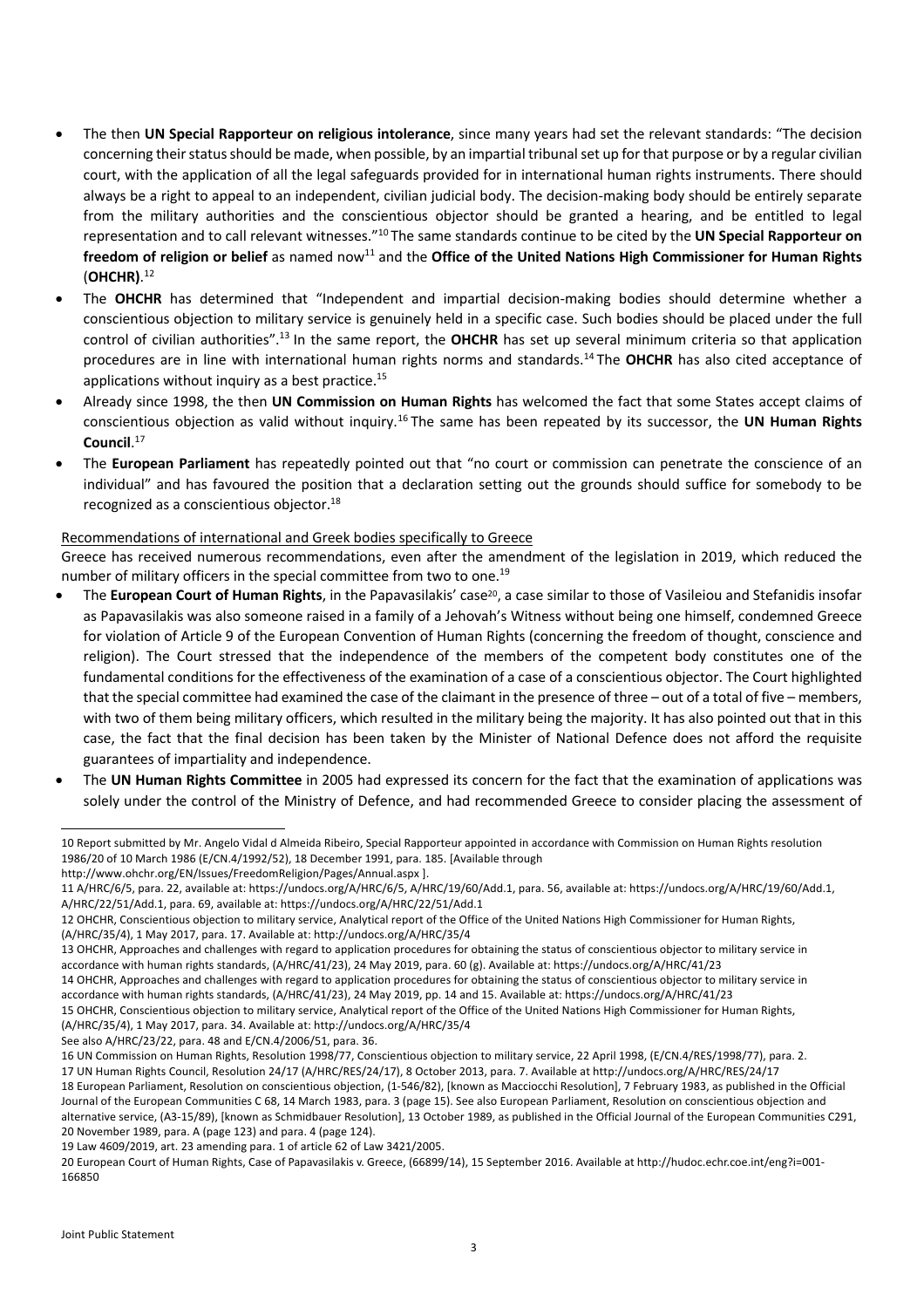applications for conscientious objector status under the control of civilian authorities.<sup>21</sup> The Committee, indirectly but clearly, found that the Ministry of National Defence is not a civilian authority, and has expressed similar positions in the case of Russia too.22 Ten years later, it expressed its concerns, about, among other things, "the composition of the Special Committee and its reported lack of independence and impartiality", and recommended Greece to "consider placing the assessment of applications for conscientious objector status under the full control of civilian authorities".<sup>23</sup> Furthermore, in its recent views on the *Petromelidis v. Greece* case, the Committee has reiterated that Greece "should review its legislation with a view to ensuring the effective guarantee of the right to conscientious objection under article 18 (1) of the Covenant".<sup>24</sup>

- The **Commissioner for Human Rights of the Council of Europe** has explicitly recommended to Greece the "transfer of administrative responsibilities as regards granting conscientious objector status from the Ministry of Defence to an independent civilian department".25
- The **UN Special Rapporteur on freedom of religion or belief**, since 2006, has adopted and stressed the recommendations of the UN Human Rights Committee to Greece, to consider placing the assessment of applications for conscientious objector status under the control of civilian authorities.<sup>26</sup> In 2016, the UN Special Rapporteur highlighted the case of a rejected applicant, asked for him to be examined by an independent and impartial body, repeated the recommendations of the Human Rights Committee and urged the Greek authorities "that all necessary interim measures be taken to halt the alleged violations and prevent their re-occurrence and in the event that the investigations support or suggest the allegations to be correct, to ensure the accountability of any person(s) responsible for the alleged violations".<sup>27</sup> In July 2019, after the amendment of the legislation which reduced the number of military members in the special committee, the UN Special Rapporteur referred to the "the recently adopted law (4609/2019), which regrettably fails to recognize the status of conscientious objectors (COs) to military service in accordance with international human rights standards". The Rapporteur also noted that "The assessment procedure remains unchanged", and referred to the recommendations of the Human Rights Committee, pointing out that "the assessment of applications for conscientious objector status should be within the jurisdiction of civilian authorities".<sup>28</sup>
- The **OHCHR** in 2017 has highlighted the concerns and recommendations of the Human Rights Committee, and the ECtHR judgement.<sup>29</sup> In 2019, the OHCHR has explicitly stated about the bill (law 4609/2019) that it "remains problematic, given that, despite the new composition of the five-membered special committee with the inclusion of only one military officer (rather than of two), the assessment of applications for conscientious objections status is still not under the full control of civilian authorities".30
- The Greek **Ombudsman** has stated: "The personal interview as a mean to ascertain reasons of conscience is controversial per se, insofar it submits an internal esprit to an examination of sincerity".<sup>31</sup>
- The **Greek National Commission for Human Rights** has repeatedly recommended: "The competent authority deciding whether a person should be assigned to an alternative service or not, must be independent and should not include members

28 UN Special Rapporteur on freedom of religion or belief, Communication GRC 3/2019, 11 July 2019.

"Examination of applications for the recognitions of conscientious objectors", p. 110 (in Greek). Available at: https://www.synigoros.gr/resources/docs/10 diakriseis.pdf

<sup>21</sup> UN Human Rights Committee, Concluding observations on the initial report of Greece, (CCPR/CO/83/GRC), 25 April 2005, para. 15. Available at http://undocs.org/CCPR/CO/83/GRC

<sup>22</sup> UN Human Rights Committee, Concluding observations on the sixth periodic report of the Russian Federation, (CCPR/C/RUS/CO/6), 24 November 2009, para.  $23$ 

Available at http://undocs.org/CCPR/C/RUS/CO/6

<sup>23</sup> UN Human Rights Committee, Concluding observations on the second periodic report of Greece, (CCPR/C/GRC/CO/2), 3 December 2015, paras. 37-38. Available at http://undocs.org/CCPR/C/GRC/CO/2

<sup>24</sup> UN Human Rights Committee, Views adopted by the Committee under the Optional Protocol, concerning communication No. 3065/2017, Advance unedited version, (CCPR/C/132/D/3065/2017), 6 December 2021, para. 11.

<sup>25</sup> Report by Mr Alvaro Gil-Robles, Commissioner for Human Rights, on his visit to the Hellenic Republic, 2-5 June 2002, CommDH(2002)5, para. 18.

<sup>26</sup> UN Economic and Social Council, Commission on human rights, Civil and political rights, including the question of religious intolerance, Addendum, Summary of cases transmitted to Governments and replies received, E/CN.4/2006/5/Add.1, 27 March 2006, para. 139. Available at: http://undocs.org/E/CN.4/2006/5/Add.1

<sup>27</sup> UN Special Rapporteur on freedom of religion or belief, Communication GRC 3/2016, 31 October 2016

<sup>29</sup> OHCHR, Conscientious objection to military service, Analytical report of the Office of the United Nations High Commissioner for Human Rights, (A/HRC/35/4), 1 May 2017, para. 53. Available at: http://undocs.org/A/HRC/35/4

<sup>30</sup> OHCHR, Approaches and challenges with regard to application procedures for obtaining the status of conscientious objector to military service in accordance with human rights standards, (A/HRC/41/23), 24 May 2019, para. 41. Available at: https://undocs.org/A/HRC/41/23

<sup>31</sup> Greek Ombudsman, Special Report 2013, "Combatting discrimination", Chapter "Discrimination on the basis of religious or other beliefs", para.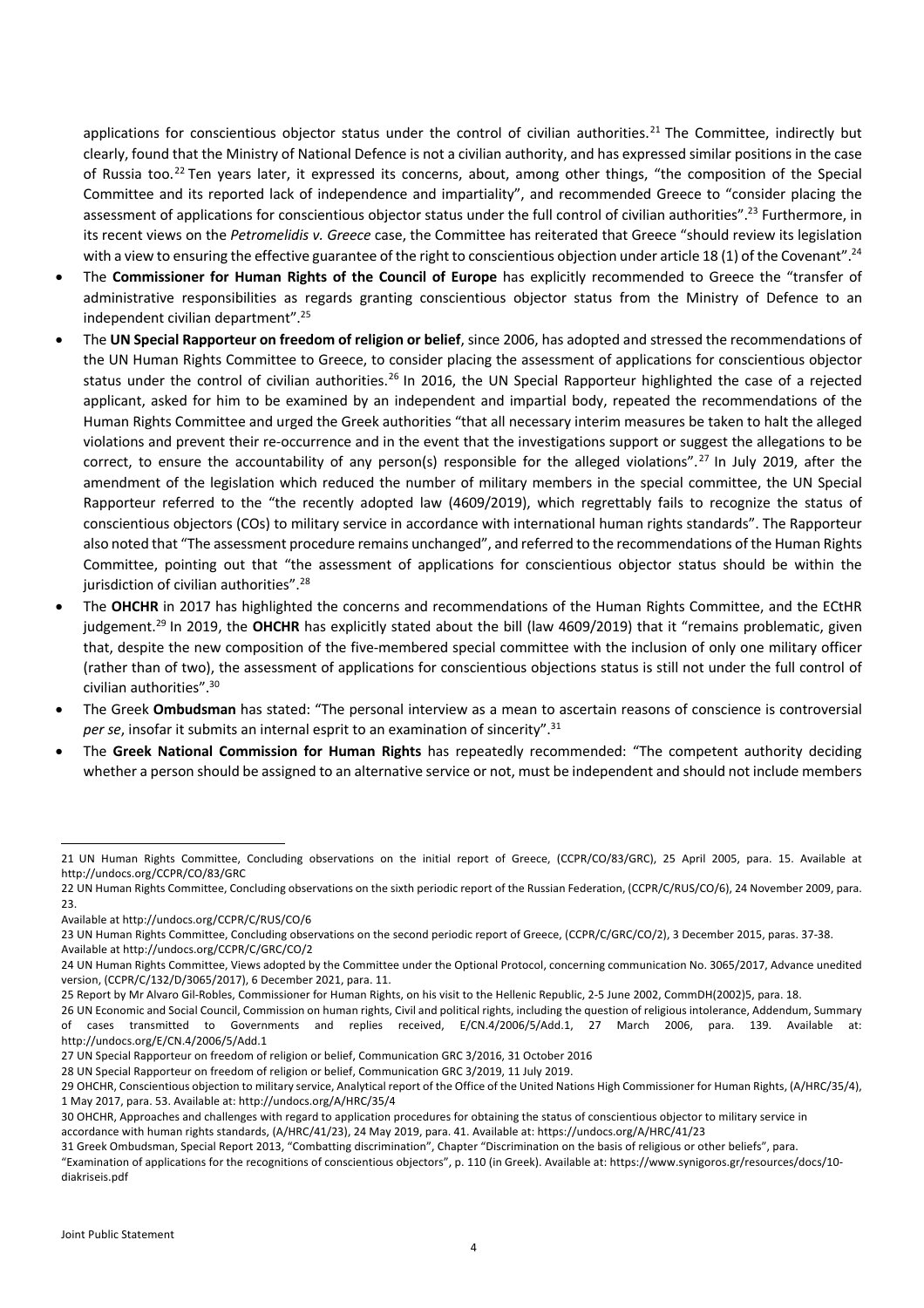of the military administration".32 In 2019, commenting on the bill (now law 4609/2019), the **GNCHR**, explicitly stated that despite the reduction of the military officers the bill does not fully comply with the recommendations of monitoring bodies such as the Human Rights Committee, the UN Special Rapporteur on freedom of religion or belief and the Commissioner for Human Rights of the Council of Europe.<sup>33</sup> In 2021, in its submission for the 3<sup>rd</sup> Cycle of UPR, the GNCHR has reiterated that "The assessment of applications for conscientious objector status is still not placed under the full control of civilian authorities".34

## Breaches:

Because of the inadequate procedure of examination of applications for recognition of conscientious objectors, there is a violation of the right to freedom of thought, conscience, religion and belief, as set out in Article 18 of the ICCPR, as well as Article 9 of the ECHR.

The current legislation on the examination of applications for alternative service continues to be in contravention of the recommendations of the UN Human Rights Committee by not requiring the new Special Committee to be wholly civilian and ensuring that the decision of granting conscientious objector status is not made by the Minister of Defence.<sup>35</sup>

# **C. DISCRIMINATION BASED ON DIFFERENT GROUNDS OF OBJECTION**

## International standards and recommendations of international bodies:

- The OHCHR has compiled the minimum criteria in order for the procedures for conscientious objector status to be in line with international human rights law and standards. Among them, there is the requirement for: "Non-discrimination on the basis of the grounds for conscientious objection and between groups. Alternative service arrangements should be accessible to all conscientious objectors without discrimination as to the nature of their religious or non-religious beliefs; there should be no discrimination between groups of conscientious objectors."36
- The **Human Rights Committee**, in its General Comment 22, has stated that "there shall be no differentiation among conscientious objectors on the basis of the nature of their particular beliefs".37 Subsequently, the Committee, in the context of its concluding observations, has consistently advocated for recognition of "the right to conscientious objection to military service without discrimination as to the nature of the beliefs (religious or non-religious beliefs grounded in conscience) justifying the objection",<sup>38</sup> or "without limitation on the category of conscientiously held beliefs",<sup>39</sup> and has expressed

<sup>32</sup> Observations of the Greek National Commission for Human Rights (GNCHR) on Article 12 of Draft Law of the Ministry of National Defence, "Regulation of issues relating to transfers of soldiers, care of personnel and other provisions" (Conscientious Objectors) (20.1.2016), p. 5, para. 4, (in Greek). Available at: https://www.nchr.gr/images/pdf/apofaseis/antirisies\_suneidisis/EEDA%20SxN\_Antirrisies%20syneidisis\_2016.pdf. Also, GNCHR, Submission to the quadrennial analytical report 2017 on conscientious objection to military service of the UN High Commissioner of Human Rights (February 2017), p. 8. Available at:

http://www.nchr.gr/images/pdf/apofaseis/antirisies\_suneidisis/Submission%20of%20the%20GNCHR%20to%20the%20quadrennial%20analytical%20report% 202017.pdf . From GNCHR also in Greek: Proposals for the institution of alternative civilian social service (2001), para. 7. Available at:

http://www.nchr.gr/images/pdf/apofaseis/antirisies\_suneidisis/enallaktiki\_politiki-koinwniki\_ypiresia2001.pdf; and Observations on the draft of the Second Periodic Review of the Hellenic Republic on the International Covenant on Civil and Political Rights (ICCPR), 5 December 2013, p. 56. Available at: http://www.nchr.gr/images/pdf/apofaseis/antirisies\_suneidisis/enallaktiki\_politiki-koinwniki\_ypiresia2001.pdf

<sup>33</sup> GNCHR, Observations on articles 18, 21 and 22 of Draft Law of Ministry of National Defence "Provisions for the Care of Armed Forces Personnel", 19 March 2019, p. 6 (in Greek). Available at: https://www.nchr.gr/images/pdf/apofaseis/antirisies\_suneidisis/EEDA\_paratiriseis\_SxN\_Antirrisies%20syneidisis\_2019.pdf 34 GNCHR, Stakeholder Report to the Universal Periodic Review (UPR) of Greece, UN Human Rights Council, 39th session, March 2021, para. 19. Available at: https://www.nchr.gr/images/English\_Site/EllinikesEktheseis/GNCHR\_UPR\_Stakeholder\_Report\_2021\_Final.pdf

<sup>35</sup> See Amnesty International, Greece: Observations on the right to conscientious objection – "serious violations of Greece's obligations towards conscientious objectors remain unaddressed in proposed bill despite some positive steps"

<sup>20</sup> March 2019 (Index: EUR 25/0088/2019/). Available at: https://www.amnesty.org/en/documents/eur25/0088/2019/en/

<sup>36</sup> OHCHR, Approaches and challenges with regard to application procedures for obtaining the status of conscientious objector to military service in accordance with human rights standards, (A/HRC/41/23), 24 May 2019, para. 60 (e). Available at: https://undocs.org/A/HRC/41/23

See also: Conscientious objection to military service, Analytical report of the Office of the United Nations High Commissioner for Human Rights, (A/HRC/35/4), 1 May 2017, para. 64. Available at: http://undocs.org/A/HRC/35/4

<sup>37</sup> Human Rights Committee General Comment No. 22 (CCPR/C/21/Rev.1/Add.4), 27 September 1993, 'The right to freedom of thought, conscience and religion or belief (Art. 18)', para. 11. Available at: https://undocs.org/CCPR/C/21/Rev.1/Add.4

<sup>38</sup> E.g. UN Human Rights Committee, Concluding observations on the fifth periodic report of Belarus, (CCPR/C/BLR/CO/5), 22 November 2018, paras. 47-48. Available at: http://undocs.org/CCPR/C/BLR/CO/5

See also: UN Human Rights Committee, Concluding observations on the seventh periodic report of Ukraine, (CCPR/C/UKR/CO/7), 22 August 2013, para. 19. Available at: https://undocs.org/CCPR/C/UKR/CO/7

<sup>39</sup> UN Human Rights Committee, Concluding observations on the fourth periodic report of Azerbaijan, (CCPR/C/AZE/CO/4), 16 November 2016, paras. 34-35. Available at: http://undocs.org/CCPR/C/AZE/CO/4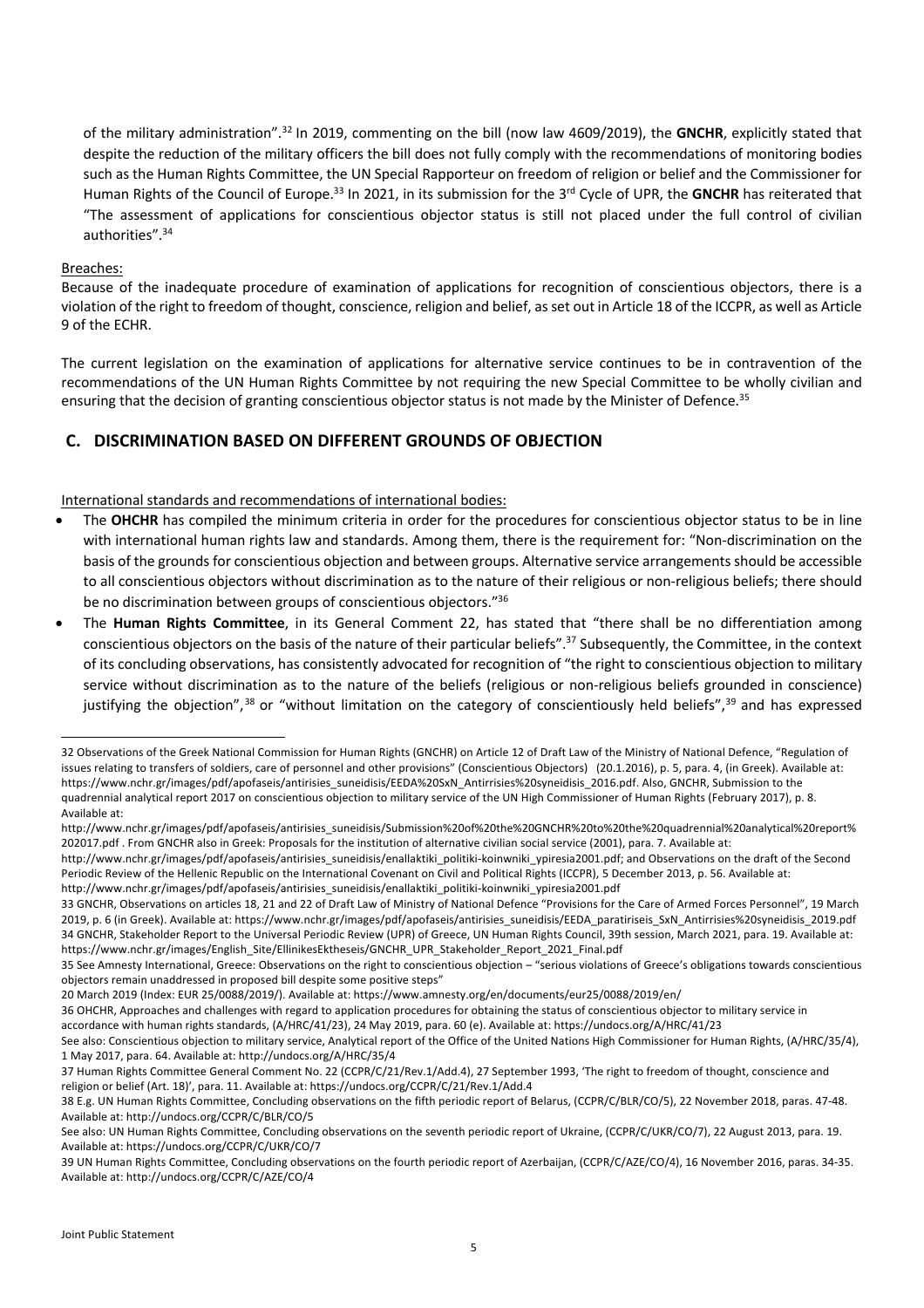concerns "about the limiting of conscientious objection to military service only to members of registered religious organizations whose teaching prohibits the use of arms".40

• The **Human Rights Council** has reminded states of "the requirement not to discriminate between conscientious objectors on the basis of the nature of their particular beliefs".<sup>41</sup>

#### Recommendations of international and Greek bodies specifically to Greece

- The **Human Rights Committee,** specifically in the case of Greece, has expressed concerns about "reports indicating discrimination on the basis of different grounds of objection to service" and has recommended that the alternative service should be "accessible to all conscientious objectors".<sup>42</sup> The Committee has recently referred to its previous concluding observations in the "List of issues prior to submission of the third periodic report of Greece" and asked Greece to "report on the measures taken to provide **all** conscientious objectors with an alternative to military service" (emphasis added). 43
- In the context of the **Second Cycle of Human Rights Council's Universal Periodic Review (UPR)**, Greece received a recommendation asking *inter alia* for the alternative service to be "accessible to all conscientious objectors".44Greece did not accept the recommendation.45 In the context of the **Third Cycle of Human Rights Council's Universal Periodic Review (UPR)**, Greece received a similar recommendation asking *inter alia* for "an alternative service to military service to which all conscientious objectors have access to".<sup>46</sup> Greece accepted the recommendation this time, which is yet to be implemented.<sup>47</sup>
- The **OHCHR** has highlighted both the Human Rights Committee's concerns<sup>48</sup> as well those of the Greek Ombudsman (see below) and the fact that Greece has rejected the recommendations about conscientious objectors in the context of UPR.<sup>49</sup>
- In 2016, the **UN Special Rapporteur on freedom of religion or belief**, referred to information received that the special committee "repeatedly rejects applicants who do not belong to the Jehova[h]'s Witnesses denomination".50 In 2019, the UN Special Rapporteur referred to the concerns of the Human Rights Committee, stating that the recognition of the status of conscientious objector should not be executed in a discriminatory manner based on different application grounds.<sup>51</sup>
- The Greek **Ombudsman** has referred to "a continuous practice of unequal treatment: while for the so called "religious" objectors the committee is satisfied by the submission of the certificate of the relevant religious community and do not even summon them to an interview, the so called "ideological" objectors are often required to answer to questions concerning sensitive personal data, as for example the affiliation to a specific political tendency (cases 165151, 167596, 168243/2013)."<sup>52</sup>

#### Breaches:

The unequal treatment of conscientious objectors on the basis of the nature of their beliefs is a form of discrimination that constitutes a violation of Article 26 of the ICCPR, that entitles all persons to equality before the law and equal protection of the law without any discrimination.

#### **D. RECOMMENDATIONS**

<sup>40</sup> UN Human Rights Committee, Concluding observations on the second periodic report of Kyrgyzstan, (CCPR/C/KGZ/CO/2), 23 April 2014, para. 23. Available at: http://undocs.org/CCPR/C/KGZ/CO/2

<sup>41</sup> Human Rights Council resolution 24/17 (A/HRC/RES/24/17), 27 September 2013, para. 8. Available at: https://undocs.org/A/HRC/RES/24/17 42 UN Human Rights Committee, Concluding observations on the second periodic report of Greece, 3 December 2015, (CCPR/C/GRC/CO/2), paras. 37-38. Available at http://undocs.org/CCPR/C/GRC/CO/2

<sup>43</sup> UN Human Rights Committee, List of issues prior to submission of the third periodic report of Greece (CCPR/C/GRC/QPR/3), 2 December 2021, para. 20. Available at: undocs.org/CCPR/C/GRC/QPR/3.

<sup>44</sup> UN Human Rights Council, Report of the Working Group on the Universal Periodic Review, Greece, (A/HRC/33/7), 8 July 2016, recommendation 136.15 (Uruguay).

<sup>45</sup> UN Human Rights Council, Report of the Working Group on the Universal Periodic Review, Greece, Addendum, Views on conclusions and/or recommendations, voluntary commitments and replies presented by the State under review, (A/HRC/33/7/Add.1), 2 September 2016, p. 3. 46 UN Human Rights Council, Report of the Working Group on the Universal Periodic Review, Greece, (A/HRC/49/5), 6 January 2022, recommendation 130.76 (Panama).

<sup>47</sup> UN Human Rights Council, Report of the Working Group on the Universal Periodic Review, Greece, Addendum, Views on conclusions and/or recommendations, voluntary commitments and replies presented by the State under review, (A/HRC/49/5/Add.1), 16 December 2021, para.3. 48 OHCHR, Approaches and challenges with regard to application procedures for obtaining the status of conscientious objector to military service in accordance with human rights standards, (A/HRC/41/23), 24 May 2019, para. 29. Available at: https://undocs.org/A/HRC/41/23

<sup>49</sup> OHCHR, Conscientious objection to military service, Analytical report of the Office of the United Nations High Commissioner for Human Rights,

<sup>(</sup>A/HRC/35/4), 1 May 2017, para. 53. Available at: http://undocs.org/A/HRC/35/4

<sup>50</sup> UN Special Rapporteur on freedom of religion or belief, Communication GRC 3/2016, 31 October 2016, p. 2.

<sup>51</sup> UN Special Rapporteur on freedom of religion or belief, Communication GRC 3/2019, 11 July 2019, p. 5.

<sup>52</sup> Greek Ombudsman, Special Report 2013, "Combatting discrimination", Chapter "Discrimination on the basis of religious or other beliefs", para. "Examination of applications for the recognitions of conscientious objectors", p. 110 (in Greek). Available at: https://www.synigoros.gr/resources/docs/10 diakriseis.pdf